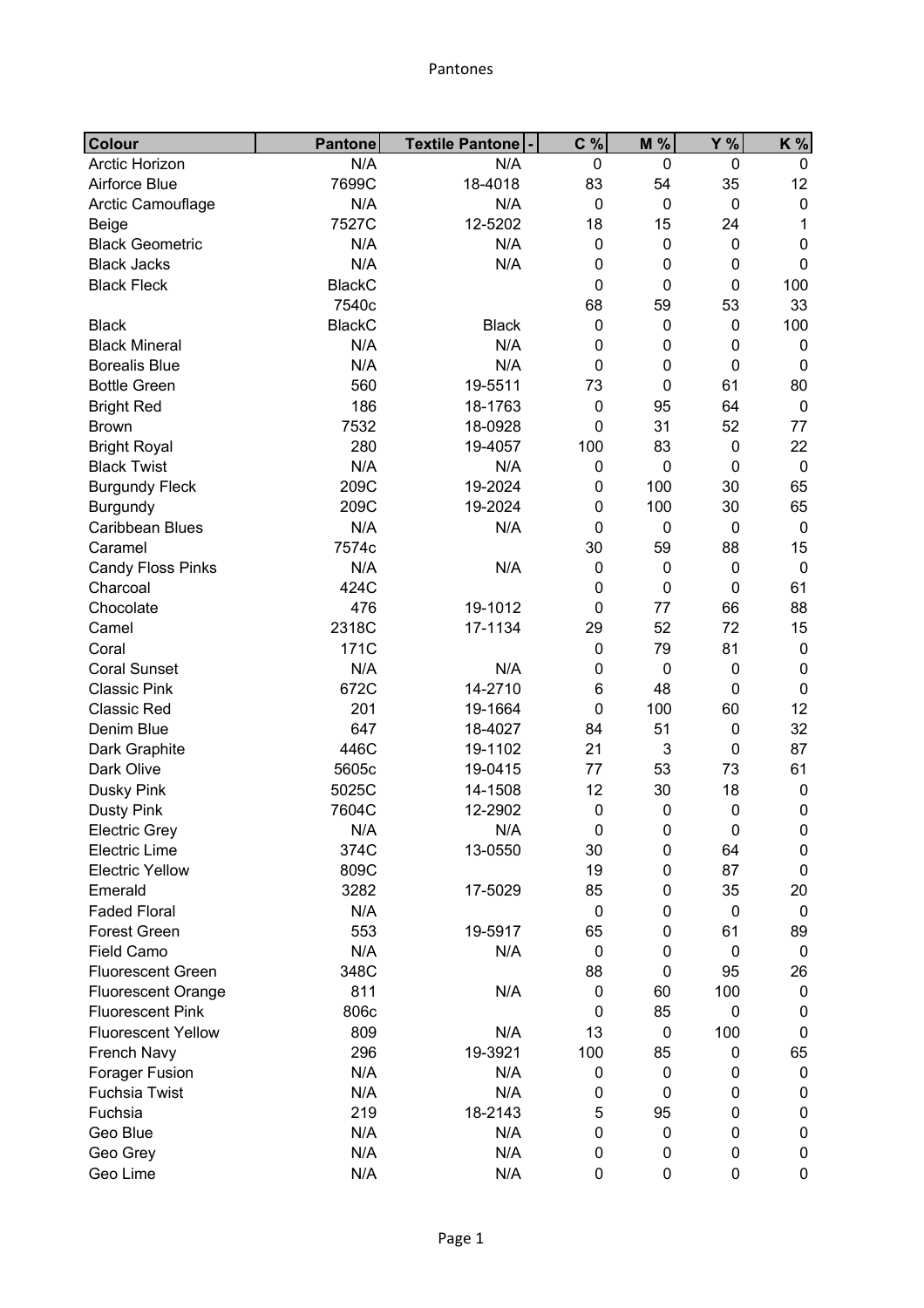Pantones

| Geo Orange              | N/A          | N/A     | $\mathbf 0$      | 0                | 0           | 0                |
|-------------------------|--------------|---------|------------------|------------------|-------------|------------------|
| Geo Pink                | N/A          | N/A     | $\mathbf 0$      | $\mathbf 0$      | 0           | $\pmb{0}$        |
| <b>Glacier Grey</b>     | 420c         |         | 20               | 17               | 17          | $\mathbf 0$      |
| Grey Linen              | cool grey 9c |         | 55               | 47               | 44          | 10               |
| <b>Granite Knit</b>     | N/A          | N/A     | $\mathbf 0$      | $\mathbf 0$      | $\pmb{0}$   | $\boldsymbol{0}$ |
| Gold                    | 137C         | 13-0859 | 0                | 35               | 90          | $\mathbf 0$      |
| <b>Graphite Grey</b>    | 425          | 18-0201 | 10               | 4                | 9           | 80               |
| Grey                    | Cool grey 8c | 17-1501 | $\mathbf 0$      | 0                | 0           | 40               |
| <b>Grey Knit</b>        | N/A          | N/A     | 0                | $\mathbf 0$      | 0           | $\mathbf 0$      |
| <b>Grey Marl</b>        | 424C         |         | $\boldsymbol{0}$ | $\mathbf 0$      | 0           | 61               |
| <b>Heather Burgundy</b> | 697C         |         | 32               | 83               | 63          | 25               |
| <b>Heather Grey</b>     | 428          | 13-4308 | 11               | $\overline{7}$   | 8           | 10               |
| <b>Heather Green</b>    | 2251C        | 16-5938 | $\mathbf 0$      | $\mathbf 0$      | 0           | $\mathbf 0$      |
| <b>Heather Orange</b>   | 157C         | 15-1247 | $\overline{2}$   | 45               | 71          | 0                |
| <b>Heather Graphite</b> | 424C         |         | 0                | $\mathbf 0$      | 0           | 61               |
| <b>Heather Navy</b>     | 296          | 19-3921 | 100              | 85               | 0           | 65               |
| <b>Heather Oatmeal</b>  | 466C         |         | 21               | 31               | 59          | $\boldsymbol{0}$ |
| <b>Heather Pink</b>     | 204C         | 16-2124 | 1                | 62               | 8           | $\pmb{0}$        |
| <b>Heather Purple</b>   | 258C         |         | 49               | 85               | 1           | $\pmb{0}$        |
| <b>Heather Red</b>      | 193C         |         | 15               | 100              | 77          | 4                |
| <b>Heather Royal</b>    | 2728         |         | 94               | 78               | $\mathbf 0$ | $\mathbf 0$      |
| <b>Heather Surf</b>     | 550C         | 14-4318 | 49               | 16               | 18          | 1                |
| Jungle Camo             | N/A          | N/A     | $\mathbf 0$      | $\boldsymbol{0}$ | $\pmb{0}$   | $\mathbf 0$      |
| Kelly Green             | 7482         | 17-6030 | 88               | $\mathbf 0$      | 95          | 26               |
| Khaki                   | 7497         | 18-0521 | $\mathbf 0$      | 12               | 59          | 75               |
| Lavender                | 522c         | 15-3817 | 30               | 44               | 3           | $\boldsymbol{0}$ |
| Lavender Fizz           | N/A          | N/A     | $\mathbf 0$      | $\mathbf 0$      | 0           | $\mathbf 0$      |
| <b>Light Grey Fleck</b> | Cool grey 6c | 15-4101 | 0                | 0                | 0           | 40               |
| <b>Light Grey</b>       | Cool grey 6c | 15-4101 | 0                | $\mathbf 0$      | 0           | 40               |
| Lime Green              | 375          | 14-0452 | 42               | $\mathbf 0$      | 76          | $\boldsymbol{0}$ |
| Liquorice Zing          | N/A          | N/A     | $\mathbf 0$      | $\mathbf 0$      | $\pmb{0}$   | $\boldsymbol{0}$ |
| Magenta                 | 259C         |         | 67               | 100              | 19          | 6                |
| Midnight Camo           | N/A          |         | $\mathbf 0$      | $\mathbf 0$      | $\pmb{0}$   | $\pmb{0}$        |
| <b>Military Green</b>   | 7770         | 19-0622 | 51               | 47               | 76          | 43               |
| Milkshake Mix           | N/A          | N/A     | $\pmb{0}$        | $\pmb{0}$        | $\pmb{0}$   | $\pmb{0}$        |
| Mint Green              | 333C         |         | 43               | $\mathbf 0$      | 27          | $\pmb{0}$        |
| Mocha                   | 7519         | 19-1020 | $\mathbf 0$      | 45               | 46          | 81               |
| Moss Green Fleck        | 7764c        |         | 58               | 50               | 82          | 39               |
| Mono Hawaiian           | N/A          | N/A     | $\mathbf 0$      | $\boldsymbol{0}$ | $\pmb{0}$   | $\mathbf 0$      |
| Moss Green              | 7764c        |         | 58               | 50               | 82          | 39               |
| Marine Splash           | N/A          | N/A     | $\pmb{0}$        | $\boldsymbol{0}$ | 0           | $\mathbf 0$      |
| Mustard                 | 131C         |         | 0                | 32               | 100         | 9                |
| Natural                 | 7506         | 12-0605 | 0                | 6                | 30          | $\pmb{0}$        |
| Navy                    | 2768         | 19-4024 | 100              | 86               | 0           | 64               |
| Navy Twist              | N/A          | N/A     | $\mathbf 0$      | $\boldsymbol{0}$ | 0           | $\boldsymbol{0}$ |
| Navy Fleck              | 5265c        | 19-3925 | 100              | 86               | $\pmb{0}$   | 64               |
| Oatmeal                 | 4685C        |         | $\mathbf 0$      | $\overline{7}$   | 14          | 4                |
| Olive Green             | 448C         | 19-0512 | 0                | 17               | 56          | 87               |
| Orange                  | 165C         | 16-1462 | 0                | 70               | 89          | $\boldsymbol{0}$ |
| <b>Oatmeal Twist</b>    | N/A          | N/A     | $\mathbf 0$      | $\boldsymbol{0}$ | $\pmb{0}$   | $\boldsymbol{0}$ |
| Off White               | 7506         | 11-0107 | 0                | $\,6$            | 30          | $\pmb{0}$        |
| <b>Oxford Navy</b>      | 534C         | 19-3940 | 98               | 85               | 36          | 27               |
| <b>Oyster Grey</b>      | Warm Grey 4c | 15-0000 | $\pmb{0}$        | 6                | 12          | 31               |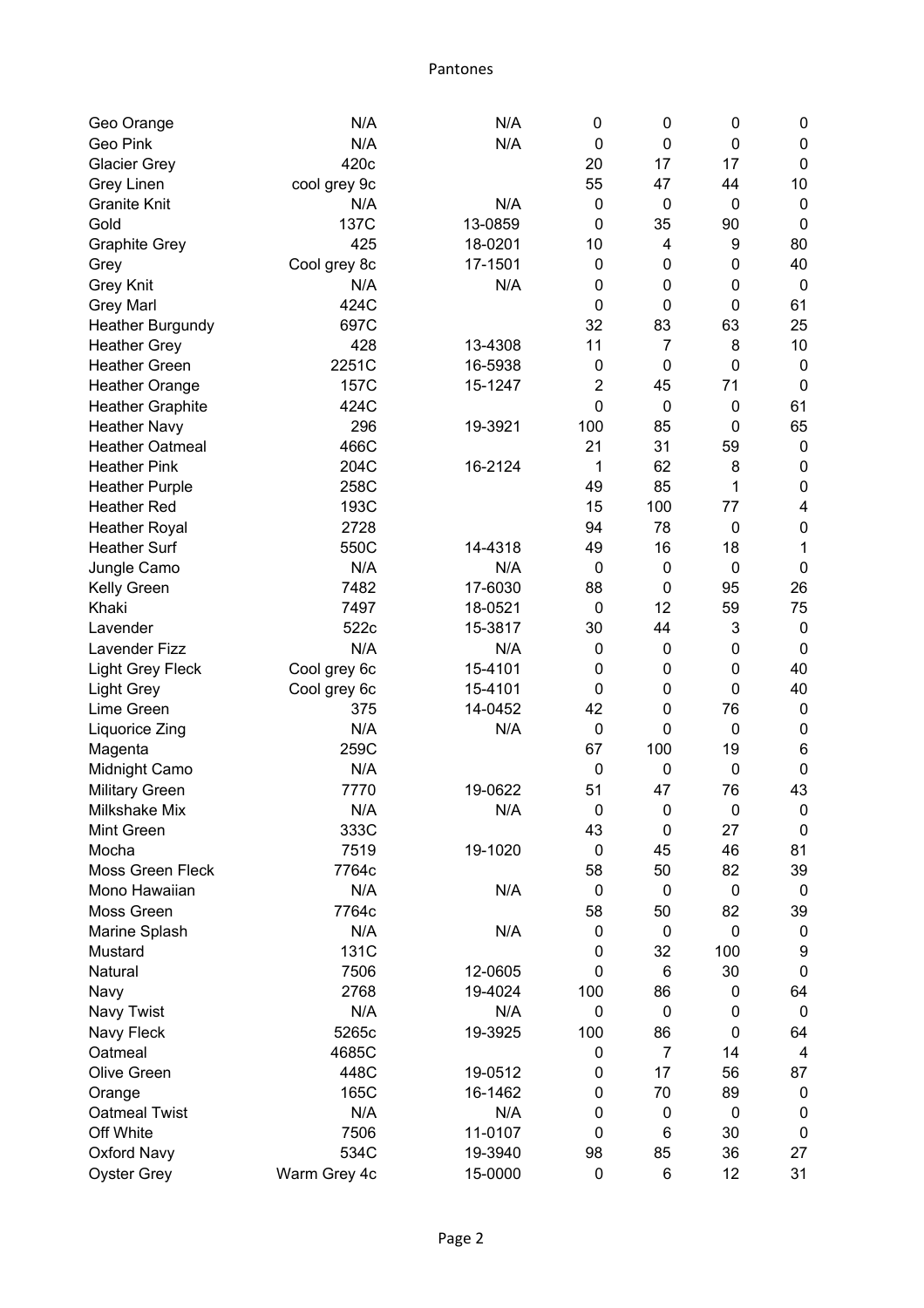Pantones

| Pebble                 | 7528C        | 14-1112 | $\mathbf 0$    | 9                       | 25             | 20               |
|------------------------|--------------|---------|----------------|-------------------------|----------------|------------------|
| Petrol                 | 7477C        | 19-4241 | 92             | 64                      | 40             | 23               |
| Pure Green             | 348C         | 17-6030 | 100            | 0                       | 85             | 24               |
| Plum                   | 518C         | 19-2520 | 65             | 82                      | 46             | 42               |
| <b>Pastel Blue</b>     | 642C         | 13-4103 | 15             | 8                       | 5              | $\boldsymbol{0}$ |
| Pastel Lemon           | 7499C        | 11-0616 | 5              | $\overline{7}$          | 35             | $\pmb{0}$        |
| <b>Pastel Mint</b>     | 621C         | 12-6205 | 17             | $\overline{\mathbf{4}}$ | 15             | $\pmb{0}$        |
| <b>Pastel Pink</b>     | 7604C        | 12-2102 | 8              | 16                      | 12             | $\mathbf 0$      |
| Purple                 | 668C         | 19-3748 | 68             | 80                      | $\pmb{0}$      | 30               |
| Putty                  | 482C         | 12-1403 | $\mathbf 0$    | 9                       | 14             | 8                |
| Antique Burgundy       | 505C         |         | 39             | 86                      | 58             | 38               |
| Antique Fuchsia        | 233C         |         | 18             | 100                     | 14             | 1                |
| <b>Antique Grey</b>    | 431C         |         | 66             | 52                      | 44             | 17               |
| Antique Moss Green     | 5605c        |         | 77             | 53                      | 73             | 61               |
| Antique Mustard        | 117C         |         | 21             | 39                      | 100            | $\mathbf 1$      |
| <b>Antique Petrol</b>  | 7477C        |         | 92             | 64                      | 40             | 23               |
| Antique Royal Blue     | 281C         |         | 100            | 90                      | 31             | 34               |
| <b>Retro Blues</b>     | N/A          | N/A     | $\mathbf 0$    | $\mathbf 0$             | $\mathbf 0$    | $\boldsymbol{0}$ |
| Red                    | 187          | 19-1764 | $\mathbf 0$    | 100                     | 65             | 18               |
| Royal                  | 2748         | 19-3951 | 100            | 94                      | $\pmb{0}$      | 22               |
| Orange Rust            | 7592         | 18-1447 | 21             | 78                      | 90             | 10               |
| Sand Knit              | N/A          | N/A     | $\mathbf 0$    | $\boldsymbol{0}$        | 0              | $\pmb{0}$        |
| Sand                   | 7528         | 16-1324 | 0              | 21                      | 51             | 5                |
| Sapphire Blue          | 300c         |         | 100            | 62                      | $\overline{7}$ | $\mathbf 0$      |
| Smoke Grey             | Cool Grey 9C | 18-4005 | $\mathbf 0$    | 1                       | 0              | 51               |
| <b>Storm Greys</b>     | N/A          | N/A     | $\mathbf 0$    | $\mathbf 0$             | 0              | $\pmb{0}$        |
| Spacer Grey            | N/A          | N/A     | $\mathbf 0$    | $\mathbf 0$             | $\pmb{0}$      | $\pmb{0}$        |
| <b>Sherbet Dip</b>     | N/A          | N/A     | $\mathbf 0$    | 0                       | 0              | $\pmb{0}$        |
| <b>Sky Blue</b>        | 278          | 16-4132 | 44             | 15                      | 0              | $\pmb{0}$        |
| <b>Spacer Pink</b>     | N/A          | N/A     | $\mathbf 0$    | $\boldsymbol{0}$        | 0              | $\pmb{0}$        |
| Spacer Red             | N/A          | N/A     | $\mathbf 0$    | 0                       | $\pmb{0}$      | $\pmb{0}$        |
| Spacer Royal           | N/A          | N/A     | $\mathbf 0$    | $\mathbf 0$             | $\pmb{0}$      | $\pmb{0}$        |
| <b>Starlight Black</b> | N/A          | N/A     | $\mathbf 0$    | 0                       | $\pmb{0}$      | $\pmb{0}$        |
| Stone                  | 7534         | 14-0708 | 11             | 9                       | 20             | $\mathbf 0$      |
| Spacer Turquoise       | N/A          | N/A     | 0              | 0                       | 0              | 0                |
| <b>Surf Blue</b>       | 306          | 16-4535 | 77             | $\boldsymbol{0}$        | $\overline{7}$ | 0                |
| Sunflower              | 7549C        |         | $\pmb{0}$      | 17                      | 62             | $\pmb{0}$        |
| <b>Sunset Reds</b>     | N/A          |         | $\mathbf 0$    | $\boldsymbol{0}$        | $\pmb{0}$      | $\pmb{0}$        |
| Soft White             |              | 11-0601 | $\mathbf 0$    | 0                       | 0              | $\pmb{0}$        |
| Tan                    | 731C         |         | 35             | 71                      | 100            | 37               |
| Taupe                  | 7504         | 17-1028 | $\mathbf 0$    | 39                      | 60             | 55               |
| Teal                   | 2224C        | 19-4535 | 96             | 0                       | 31             | 57               |
| <b>Tropical Greens</b> | N/A          | N/A     | 0              | 0                       | 0              | $\pmb{0}$        |
| <b>True Pink</b>       | 204c         |         | $\overline{2}$ | 63                      | 8              | 0                |
| <b>Turquoise Twist</b> | N/A          | N/A     | $\mathbf 0$    | 0                       | $\pmb{0}$      | $\pmb{0}$        |
| Urban Camo             | N/A          | N/A     | $\mathbf 0$    | 0                       | 0              | 0                |
| <b>Vintage Black</b>   | 446          | 19-0508 | 35             | 0                       | 0              | 100              |
| Vintage Denim          | 653c         |         | 85             | 59                      | 19             | 4                |
| Vintage Olive          | 7497         | 18-0521 | $\mathbf 0$    | 12                      | 59             | 75               |
| Vintage Red            | 200C         |         | $\mathbf 0$    | 80                      | 20             | 20               |
| Vintage Stone          | 7529C        | 15-1305 | 25             | 26                      | 35             | $\mathbf 0$      |
| <b>Winter Berries</b>  | N/A          | N/A     | $\mathbf 0$    | 0                       | 0              | 0                |
| White                  | N/A          | N/A     | $\mathbf 0$    | 0                       | 0              | 0                |
|                        |              |         |                |                         |                |                  |